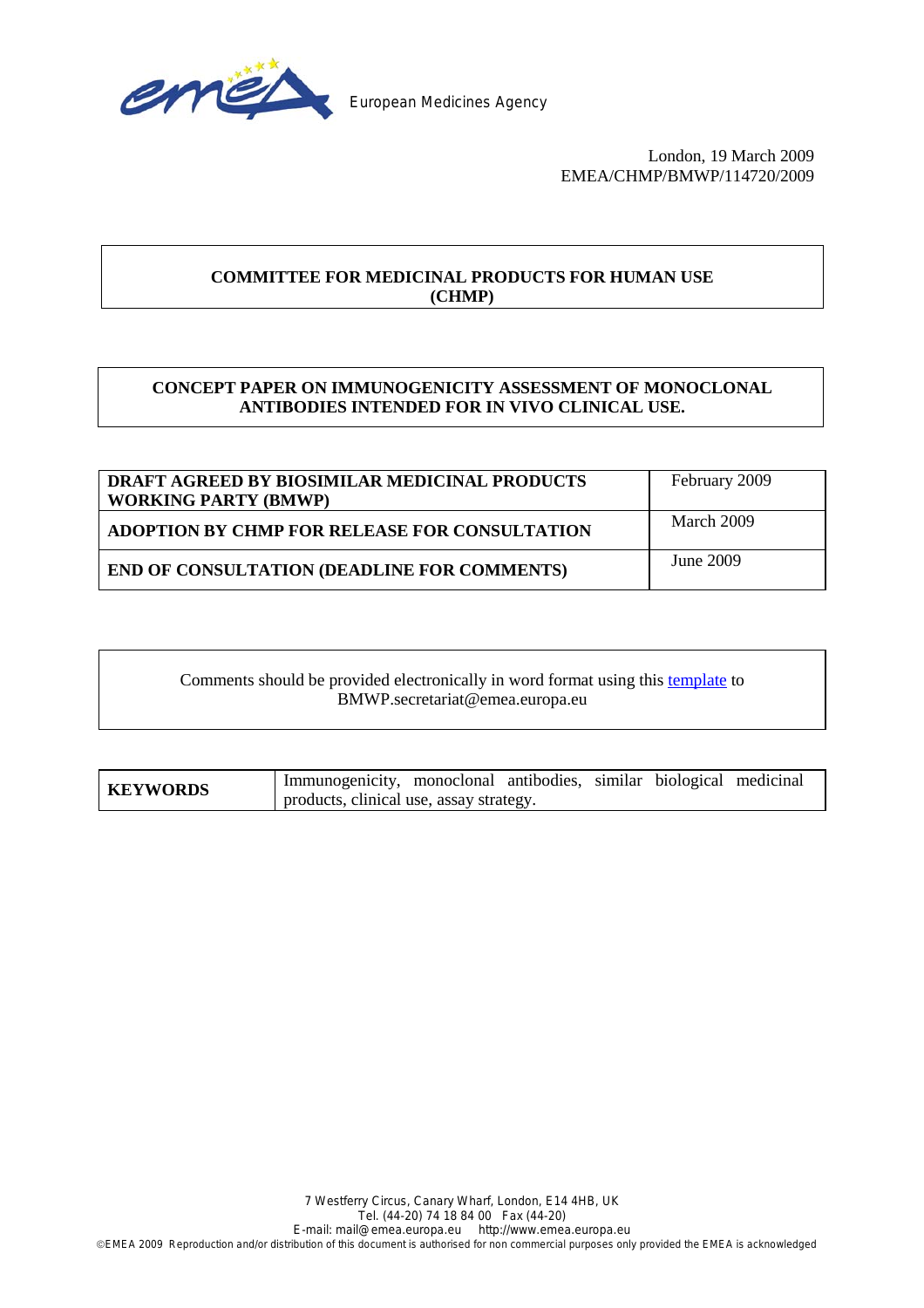### **1. INTRODUCTION**

Unwanted immunogenicity is a significant problem with therapeutic biologicals. The clinical problems associated with unwanted immunogenicity vary in nature and incidence. The importance of the unwanted immunogenicity problem has led to the preparation and adoption of the 'Guideline on Immunogenicity Assessment of Biotechnology-Derived Therapeutic Proteins' by the CHMP (adopted April 2008).

Monoclonal Antibodies (mAbs) comprise a large important class of therapeutic biologicals. Different mAb products share some properties, but may differ in other aspects. Many mAb products are known to be associated with unwanted immunogenicity. Some issues pertaining to unwanted immunogenicity of mAbs differ in important aspects from those generally associated with therapeutic biologicals.

### **2. PROBLEM STATEMENT**

The incidence of immunogenicity associated with mAbs differs greatly between products, patients and even in different studies with the same product and patient type. The complexity of structure of mAbs possibly explains at least some of this variation. In some cases, especially with humanised or human sequence mAbs the immune response is predominantly anti-idiotypic, which clearly can compromise clinical responses to the mAb. In some cases the induced antibodies reduce clinical responses to the mAb to such an extent that further therapy has to be terminated.

The very large number of mAbs in clinical development and undergoing regulatory scrutiny emphasises the critical need for provision of appropriate guidance on the unwanted immunogenicity of this large class of biologicals. Questions on immunogenicity are often asked during assessments of marketing authorizations for mAbs. The development of biosimilar mAbs is prevalent in various parts of the world, which again stresses the importance of having good guidance available, as unwanted immunogenicity is well known to also be a concern with biosimilars.

#### **3. DISCUSSION**

Several issues relating to unwanted immunogenicity of mAbs are covered in the Guideline on Immunogenicity Assessment of Biotechnology-Derived Therapeutic Proteins. However, this guideline is a general guidance and does not provide details on specific issues related to the immunogenicity of mAbs. MAbs are large complex biologicals and this complicates immunogenicity assessment. MAbs differ in many respects to smaller biologicals. The assays used to assess unwanted immunogenicity and its consequences are more problematic and difficult than those employed for small biologicals like GCSF, EPO and interferons (measuring antibodies against antibodies can be technically challenging). The nature of the clinical mode of action of mAbs implies that induced antibodies which block mAb binding to target are those which cause reduced clinical efficacy. Therefore, competitive ligand binding assays are often the neutralizing assays of choice for mAbs rather than classic bioassays. This distinguishes mAbs from other classes of biologicals.

Recently developed combinations of in-silico and T-cell based procedures are showing promise for predicting potential immunogenicity with some biologicals including mAbs. Identification of epitopes associated with induction or suppression of immune responses has been possible.

The great variability in the incidence and consequences of unwanted immunogenicity has led to proposals suggesting adoption of a risk-based approach for its assessment. Some products are considered to be low risk, whereas others may be associated with higher or very high risk. However, as mentioned previously, different mAb products differ greatly in their immunogenicity and its clinical consequences; therefore no single risk value can be applied to mAbs on a product-class basis. Risk, for mAbs needs to be considered on a case-by-case basis. This has been misunderstood by industry and others (mAbs have been considered as 'low-risk' as a class) and this requires re-appraisal and further guidance.